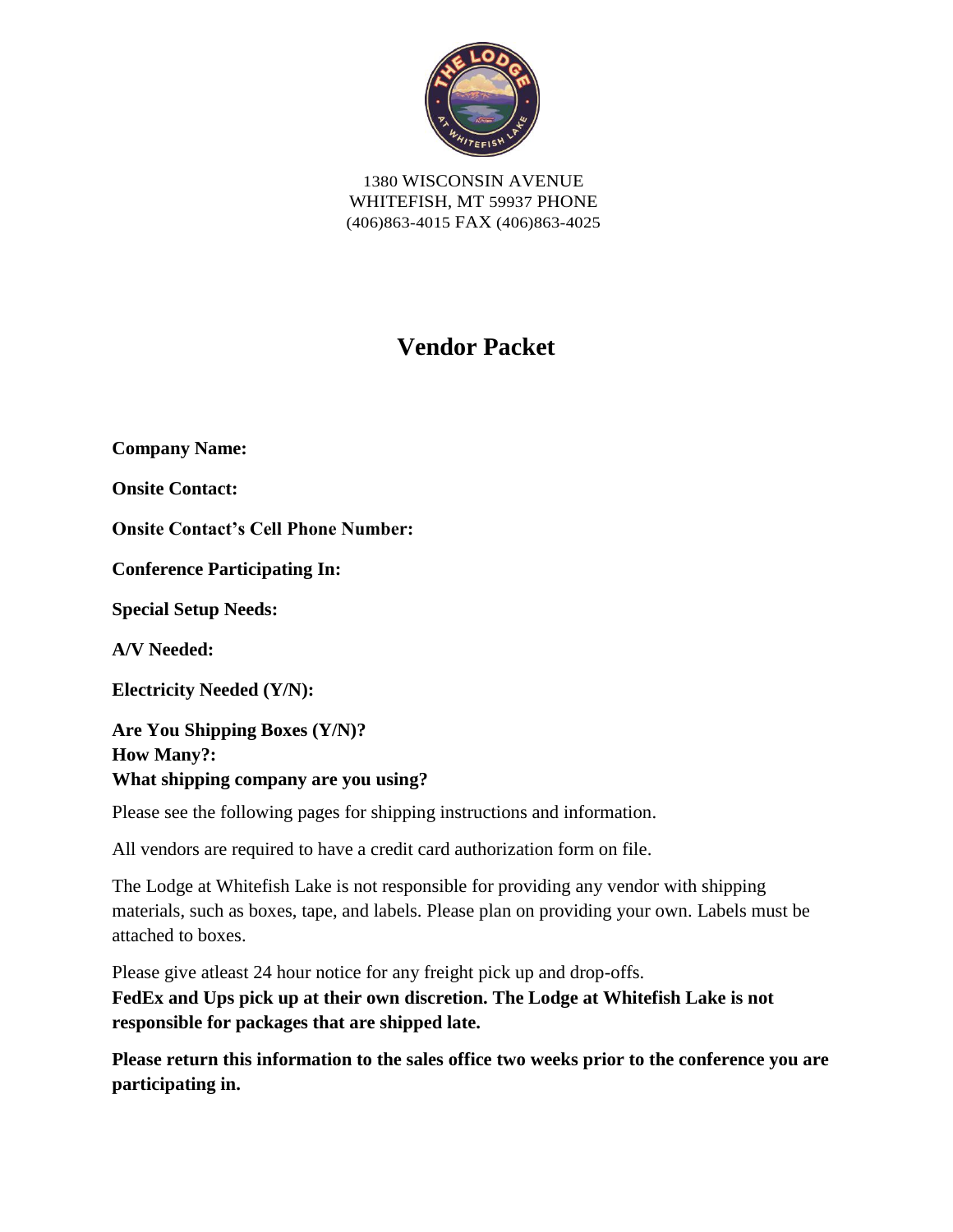

# **Shipping & Receiving:**

Packages shipped to The Lodge at Whitefish Lake for any event may be delivered three (3) business days prior to the date of the event. A storage fee may be applied to boxes arriving more than 3 days prior to the event. The following information must be included on all packages to ensure proper delivery:

### **Name of Organization/Conference**

### **Attention: Hotel Guest's Name or Catering Department Contact: Jessica Smith**

### **Total Number of Packages (ex: 1 of 4)**

#### **Date of the Event**

A Handling fee will be charged to deliver packages to your event:

First 5 Boxes weighing **20 pounds and under** are complimentary. Fees priced per Box.

\$15 for small boxes  $&$  skis (any box under 18" x 18" x 18")

\$25 for large boxes & golf clubs (any box over the above dimensions)

\$150 per palate

\$3 per box for delivery

\$2 per box to hold

All package charges will be added to the Group's Master account or to the appropriate guest room.

Prior arrangements must be made to have packages/boxes shipped back to our patrons after the function. The Lodge at Whitefish Lake is not responsible for any fee's and/or cost for shipping to or from The Lodge at Whitefish Lake.

# **Shipping from the Lodge:**

When shipping materials *from* the lodge, shipping labels required to be marked as follows: Lodge at Whitefish Lake 1380 Wisconsin Avenue Whitefish, MT 59937 Telephone: 406-863-4000 Total Number of packages: (i.e., 1 of 4) The Lodge at Whitefish Lake uses Federal Express and United Postal Service for our regular shipping needs. When using the U.S. Postal Service, all postage must be pre-paid.